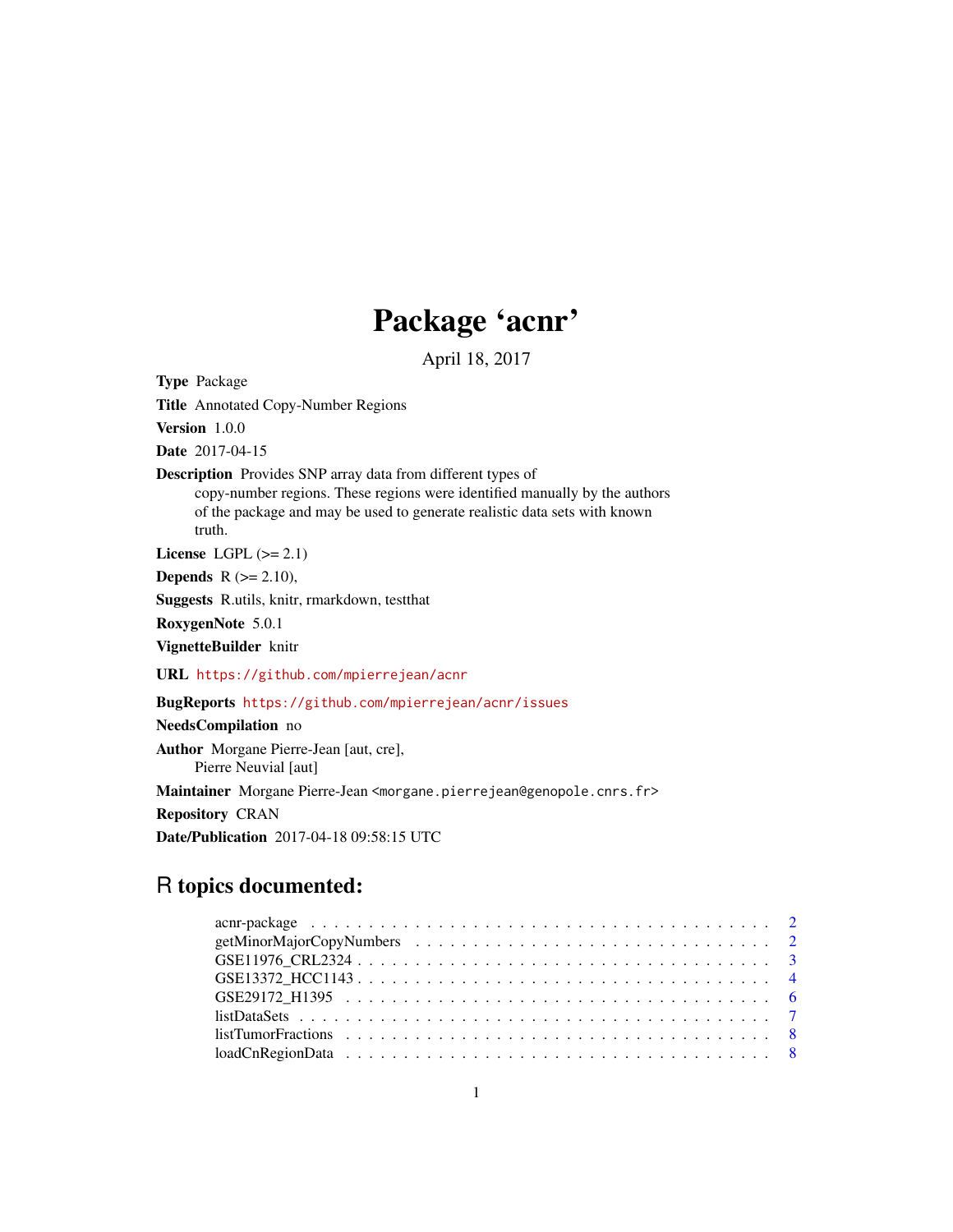#### <span id="page-1-0"></span> $\blacksquare$

# Description

This data package contains SNP array data from different types of copy-number regions. These regions were identified manually by the authors of the package and may be used to generate realistic data sets with known truth.

# Details

| Package:    | acnr                                                                                            |
|-------------|-------------------------------------------------------------------------------------------------|
| Type:       | Package                                                                                         |
| Title:      | <b>Annotated Copy-Number Regions</b>                                                            |
| Version:    | 0.2.2                                                                                           |
| Date:       | 2014-09-08                                                                                      |
| Author:     | Morgane Pierre-Jean and Pierre Neuvial                                                          |
| Maintainer: | Morgane Pierre-Jean <morgane.pierrejean@genopole.cnrs.fr></morgane.pierrejean@genopole.cnrs.fr> |
| License:    | $LGPL (=2.1)$                                                                                   |
| Depends:    | $R$ ( $>= 2.10$ ), R.utils                                                                      |
| Suggests:   | RUnit, BiocGenerics                                                                             |
| biocViews:  | ExperimentData                                                                                  |

### Author(s)

Morgane Pierre-Jean and Pierre Neuvial

| getMinorMajorCopyNumbers |  |
|--------------------------|--|
|--------------------------|--|

*Get minor and major copy number labels from region annotation labels*

# Description

Get minor and major copy number labels from region annotation labels

# Usage

getMinorMajorCopyNumbers(region)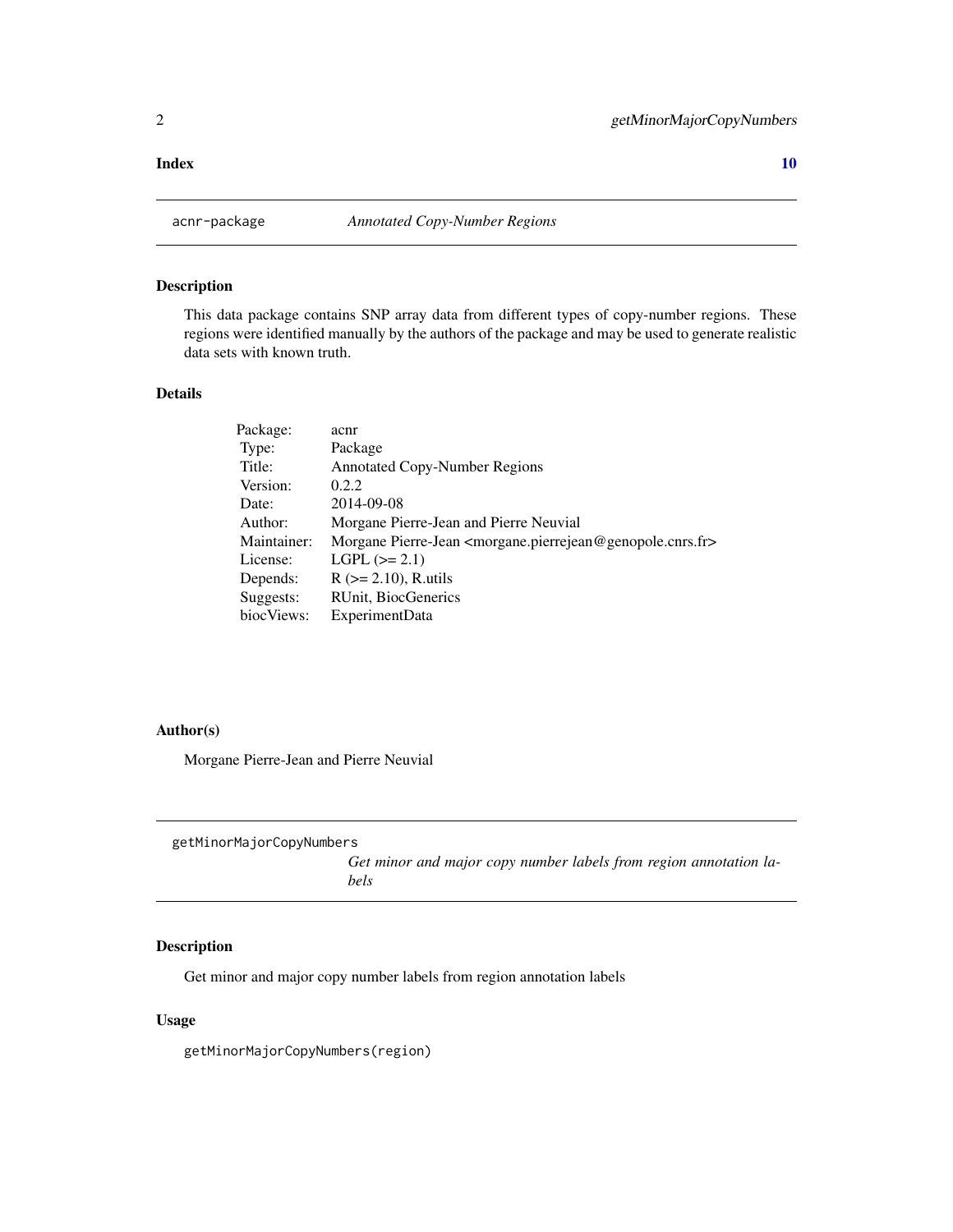#### <span id="page-2-0"></span>Arguments

region A character value, the annotation label for a copy number region. Should be encoded as  $"$ (C1,C2)", where

- C1 denotes the minor copy number, that is, the smallest of the two parentspecific copy numbers
- C2 denotes the minor copy number, that is, the smallest of the two parentspecific copy numbers

#### Value

A matrix with length(region) rows and two columns: C1 and C2, as described above.

#### References

Bengtsson H., Neuvial, P. and Speed, T. P. (2010) TumorBoost: normalization of allele-specific tumor copy numbers from a single pair of tumor-normal genotyping microarrays. BMC bioinformatics 11 (2010), p. 245.

Neuvial, P., Bengtsson H., and Speed, T. P. (2011) Statistical analysis of Single Nucleotide Polymorphism microarrays in cancer studies. Chapter 11 in \*Handbook of Statistical Bioinformatics\*, Springer.

#### Examples

dat <- loadCnRegionData(dataSet="GSE29172\_H1395", tumorFraction=1) regions <- unique(dat\$region) getMinorMajorCopyNumbers(regions)

<span id="page-2-1"></span>GSE11976\_CRL2324 *Annotated copy-number regions from the GEO GSE11976 data set.*

#### Description

The GEO GSE11976 data set is a dilution series from the Illumina HumanCNV370v1 chip type (Staaf et al, 2008).

### Format

A data frame with 770668 observations of 7 variables:

c total copy number (not log-scaled)

b allelic ratios in the diluted tumor sample (after TumorBoost)

genotype germline genotypes

**region** a character value, annotation label for the region. Should be encoded as " $(C1, C2)$ ", where C1 denotes the minor copy number and C2 denotes the major copy number. For example,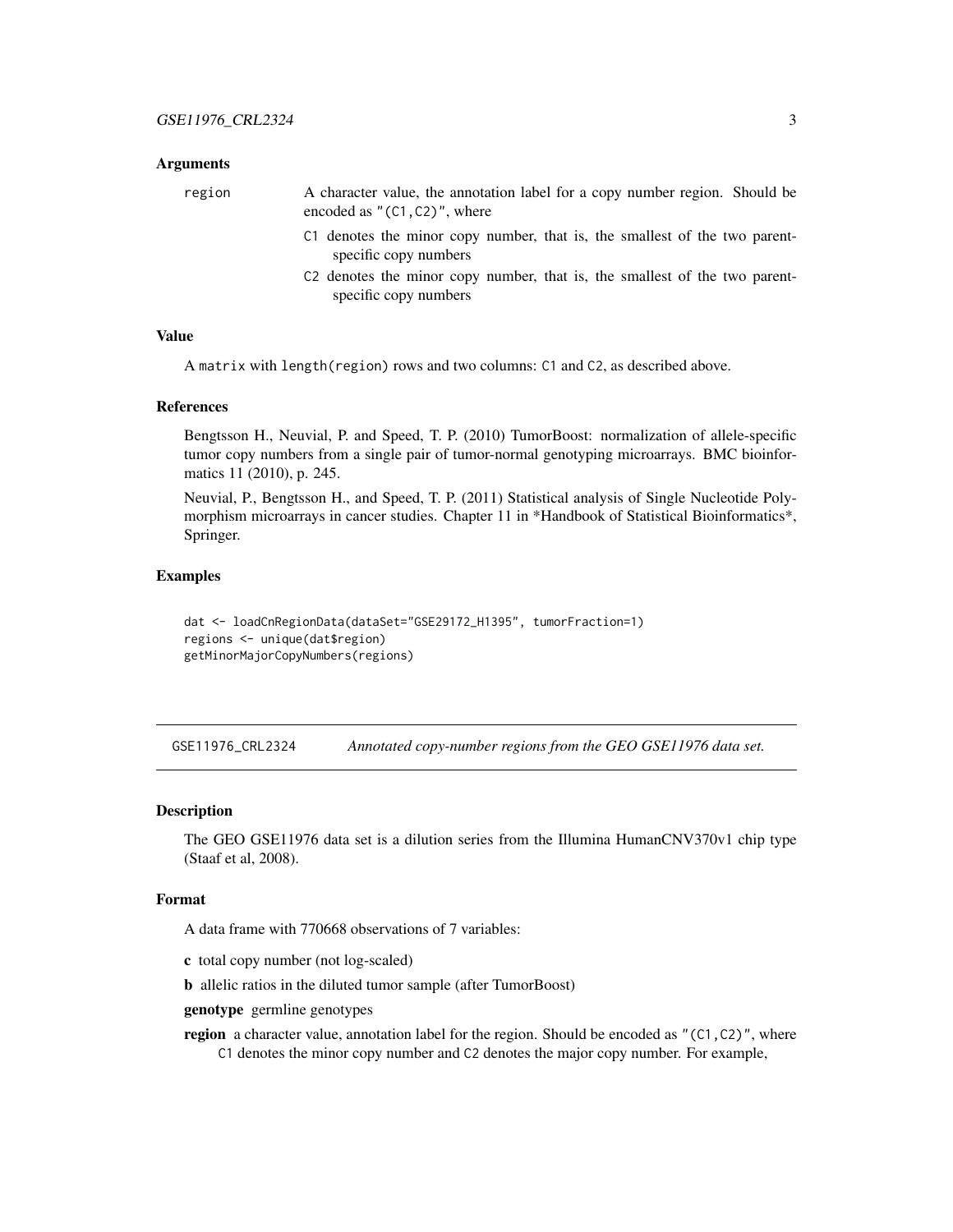# <span id="page-3-0"></span>4 GSE13372\_HCC1143

- (1,1) Normal
- (0,1) Hemizygous deletion
- (0,0) Homozygous deletion
- (1,2) Single copy gain
- (0,2) Copy-neutral LOH
- (2,2) Balanced two-copy gain
- (1,3) Unbalanced two-copy gain
- (0,3) Single-copy gain with LOH

cellularity A numeric value between 0 and 1, the percentage of tumor cells in the sample.

@source http://www.ncbi.nlm.nih.gov/geo/query/acc.cgi?acc=GSE11976 @references Staaf, J., Lindgren, D., Vallon-Christersson, J., Isaksson, A., Goransson, H., Juliusson, G., ... & Ringn\'er, M. (2008). Segmentation-based detection of allelic imbalance and loss-of-heterozygosity in cancer cells using whole genome SNP arrays. Genome Biol, 9(9), R136.

#### Details

These data have been processed from the files available at http://cbbp.thep.lu.se/~markus/software/BAFsegmentation/ using scripts that are included in the 'inst/preprocessing/GSE11976' directory of this package.

#### Examples

```
dat <- loadCnRegionData("GSE11976_CRL2324")
unique(dat$region)
```
<span id="page-3-1"></span>GSE13372\_HCC1143 *Annotated copy-number regions from the GEO GSE13372 data set.*

# **Description**

The GEO GSE13372 data set is from the Affymetrix GenomeWideSNP\_6 chip type. We have extracted one tumor/normal pair corresponding to the breast cancer cell line HCC1143. For consistency with the other data sets in the package the tumor and normal samples are labeled according to their tumor cellularity, that is, 100

# Format

A data frame with 205842 observations of 7 variables:

- c total copy number (not log-scaled)
- b allelic ratios in the diluted tumor sample (after TumorBoost)

genotype germline genotypes

- bT allelic ratios in the diluted tumor sample (before TumorBoost)
- bN allelic ratios in the matched normal sample
- region a character value, annotation label for the region. Should be encoded as  $"$  (C1,C2)", where C1 denotes the minor copy number and C2 denotes the major copy number. For example,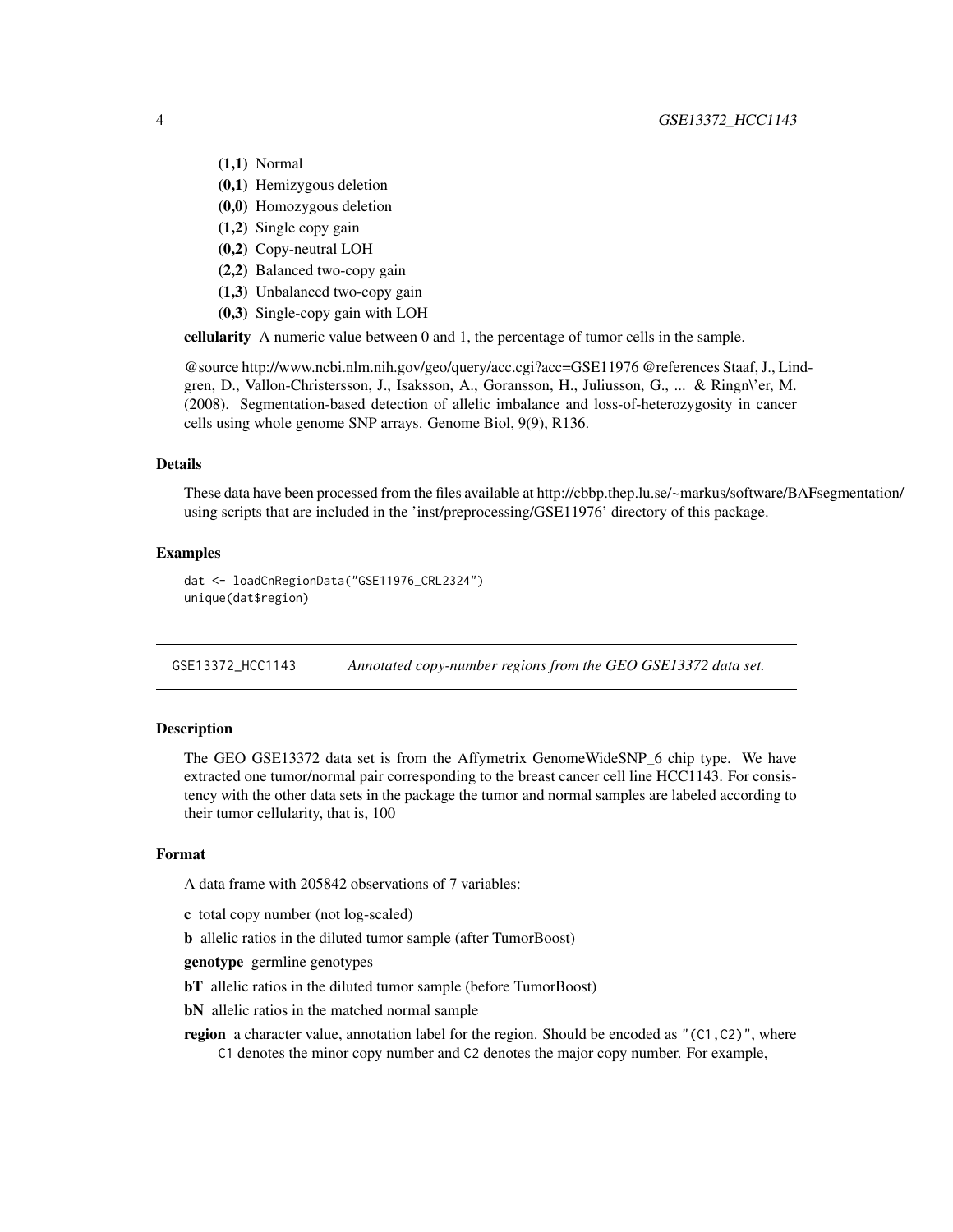- (1,1) Normal
- (0,1) Hemizygous deletion
- (0,0) Homozygous deletion
- (1,2) Single copy gain
- (0,2) Copy-neutral LOH
- (2,2) Balanced two-copy gain
- (1,3) Unbalanced two-copy gain
- (0,3) Single-copy gain with LOH
- genotype the (germline) genotype of SNPs. By definition, rows with missing genotypes are interpreted as non-polymorphic loci (a.k.a. copy number probes).

cellularity A numeric value between 0 and 1, the percentage of tumor cells in the sample.

#### Details

These data have been processed from the files available from GEO using scripts that are included in the 'inst/preprocessing/GSE13372' directory of this package. This processing includes normalization of the raw CEL files using the CRMAv2 method implemented in the aroma.affymetrix package.

#### Source

<http://www.ncbi.nlm.nih.gov/geo/query/acc.cgi?acc=GSE13372> [http://www.ncbi.nlm.n](http://www.ncbi.nlm.nih.gov/geo/query/acc.cgi?acc=GSE13372)ih. [gov/geo/query/acc.cgi?acc=GSE13372](http://www.ncbi.nlm.nih.gov/geo/query/acc.cgi?acc=GSE13372)

# References

Chiang DY, Getz G, Jaffe DB, O'Kelly MJ et al. High-resolution mapping of copy-number alterations with massively parallel sequencing. Nat Methods 2009 Jan;6(1):99-103. PMID: 19043412

Bengtsson, H., Wirapati , P. & Speed, T.P. (2009). A single-array preprocessing method for estimating full-resolution raw copy numbers from all Affymetrix genotyping arrays including GenomeWideSNP 5 & 6, Bioinformatics 25(17), pp. 2149-56.

Bengtsson H., Neuvial, P. and Speed, T. P. (2010) TumorBoost: normalization of allele-specific tumor copy numbers from a single pair of tumor-normal genotyping microarrays. BMC bioinformatics 11 (2010), p. 245.

#### Examples

```
dat <- loadCnRegionData("GSE13372_HCC1143")
unique(dat$region)
```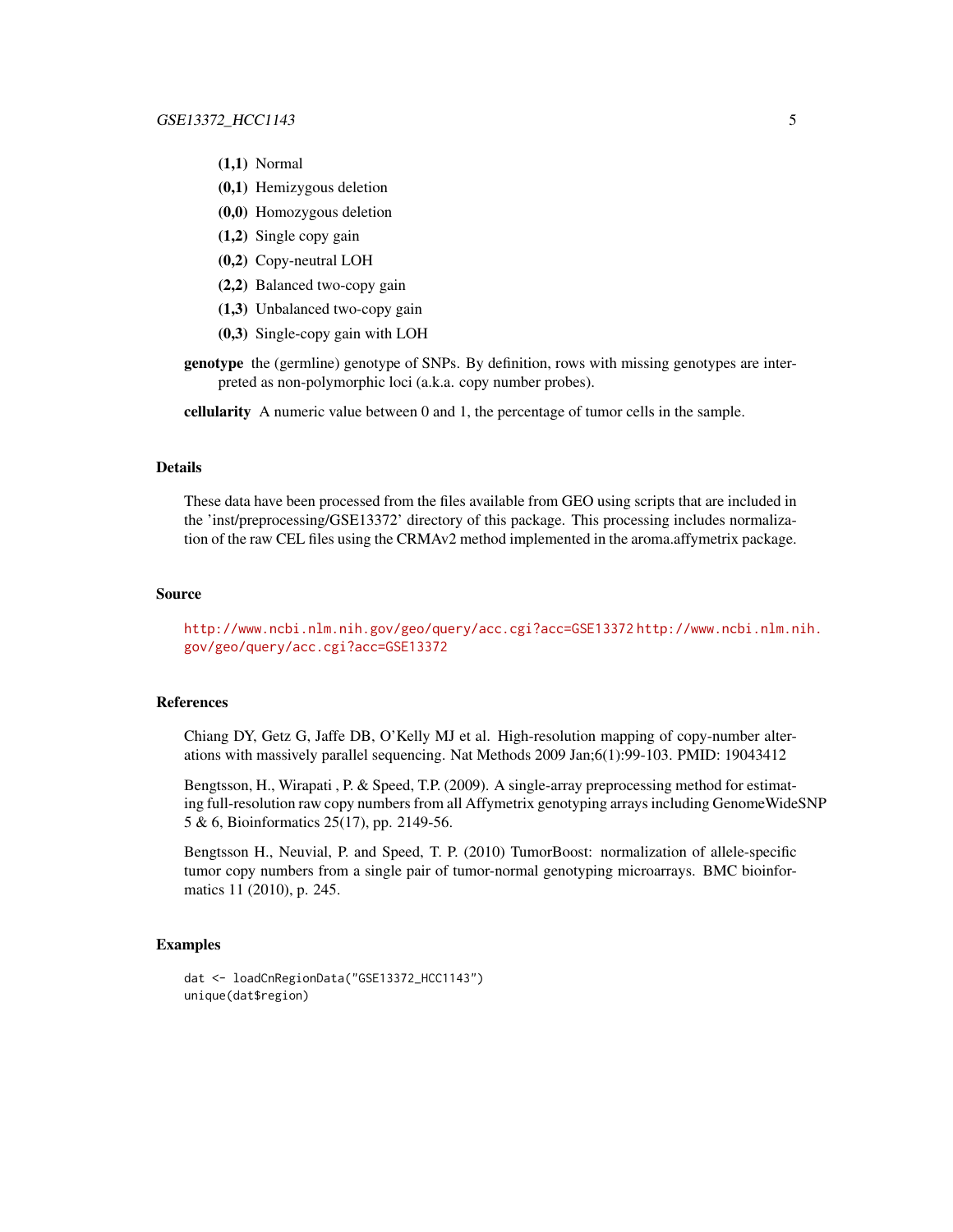<span id="page-5-1"></span><span id="page-5-0"></span>

### **Description**

The GEO GSE29172 data set is a dilution series from the Affymetrix GenomeWideSNP\_6 chip type. The GEO GSE26302 data set contains the experiment corresponding to the matched normal (i.e. 0% dilution).

#### Format

A data frame with 770668 observations of 7 variables:

c total copy number (not log-scaled)

b allelic ratios in the diluted tumor sample (after TumorBoost)

genotype germline genotypes

bT allelic ratios in the diluted tumor sample (before TumorBoost)

bN allelic ratios in the matched normal sample

- region a character value, annotation label for the region. Should be encoded as  $"$  (C1,C2)", where C1 denotes the minor copy number and C2 denotes the major copy number. For example,
	- (1,1) Normal
	- (0,1) Hemizygous deletion
	- (0,0) Homozygous deletion
	- (1,2) Single copy gain
	- (0,2) Copy-neutral LOH
	- (2,2) Balanced two-copy gain
	- (1,3) Unbalanced two-copy gain
	- (0,3) Single-copy gain with LOH
- genotype the (germline) genotype of SNPs. By definition, rows with missing genotypes are interpreted as non-polymorphic loci (a.k.a. copy number probes).

cellularity A numeric value between 0 and 1, the percentage of tumor cells in the sample.

#### Details

These data have been processed from the files available from GEO using scripts that are included in the 'inst/preprocessing/GSE29172' directory of this package. This processing includes normalization of the raw CEL files using the CRMAv2 method implemented in the aroma.affymetrix package.

#### Source

<http://www.ncbi.nlm.nih.gov/geo/query/acc.cgi?acc=GSE29172> [http://www.ncbi.nlm.n](http://www.ncbi.nlm.nih.gov/geo/query/acc.cgi?acc=GSE26302)ih. [gov/geo/query/acc.cgi?acc=GSE26302](http://www.ncbi.nlm.nih.gov/geo/query/acc.cgi?acc=GSE26302)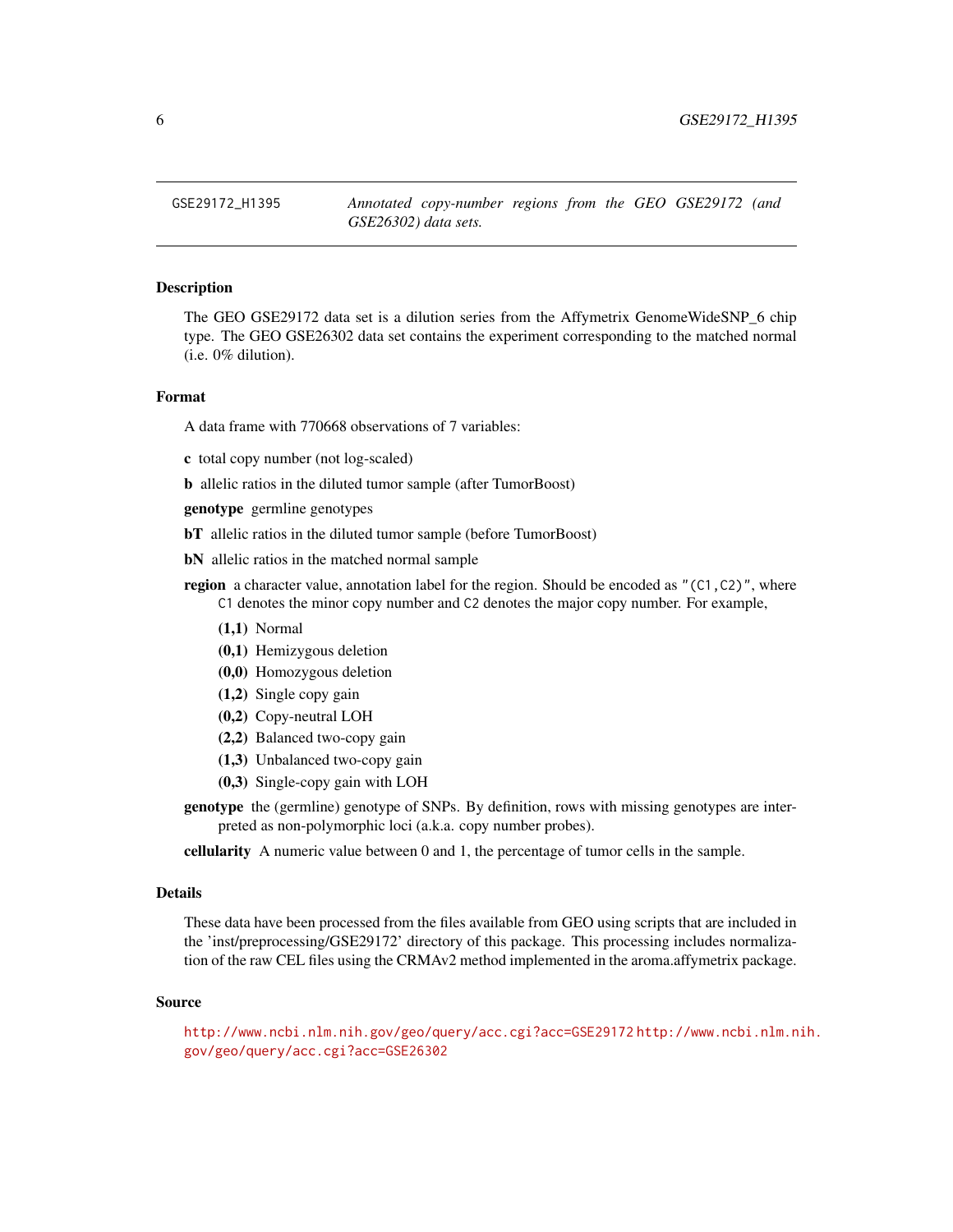#### <span id="page-6-0"></span>listDataSets 7

# References

Rasmussen, M., Sundstr\"om, M., Kultima, H. G., Botling, J., Micke, P., Birgisson, H., Glimelius, B. & Isaksson, A. (2011). Allele-specific copy number analysis of tumor samples with aneuploidy and tumor heterogeneity. Genome Biology, 12(10), R108.#'

Bengtsson, H., Wirapati , P. & Speed, T.P. (2009). A single-array preprocessing method for estimating full-resolution raw copy numbers from all Affymetrix genotyping arrays including GenomeWideSNP 5 & 6, Bioinformatics 25(17), pp. 2149-56.

Bengtsson H., Neuvial, P. and Speed, T. P. (2010) TumorBoost: normalization of allele-specific tumor copy numbers from a single pair of tumor-normal genotyping microarrays. BMC bioinformatics 11 (2010), p. 245.

#### Examples

dat <- loadCnRegionData("GSE29172\_H1395") unique(dat\$region)

<span id="page-6-1"></span>

listDataSets *List available data sets*

# Description

List available data sets

### Usage

listDataSets()

# Value

name of one of the data sets of the package, see [listDataSets](#page-6-1)

#### Examples

listDataSets()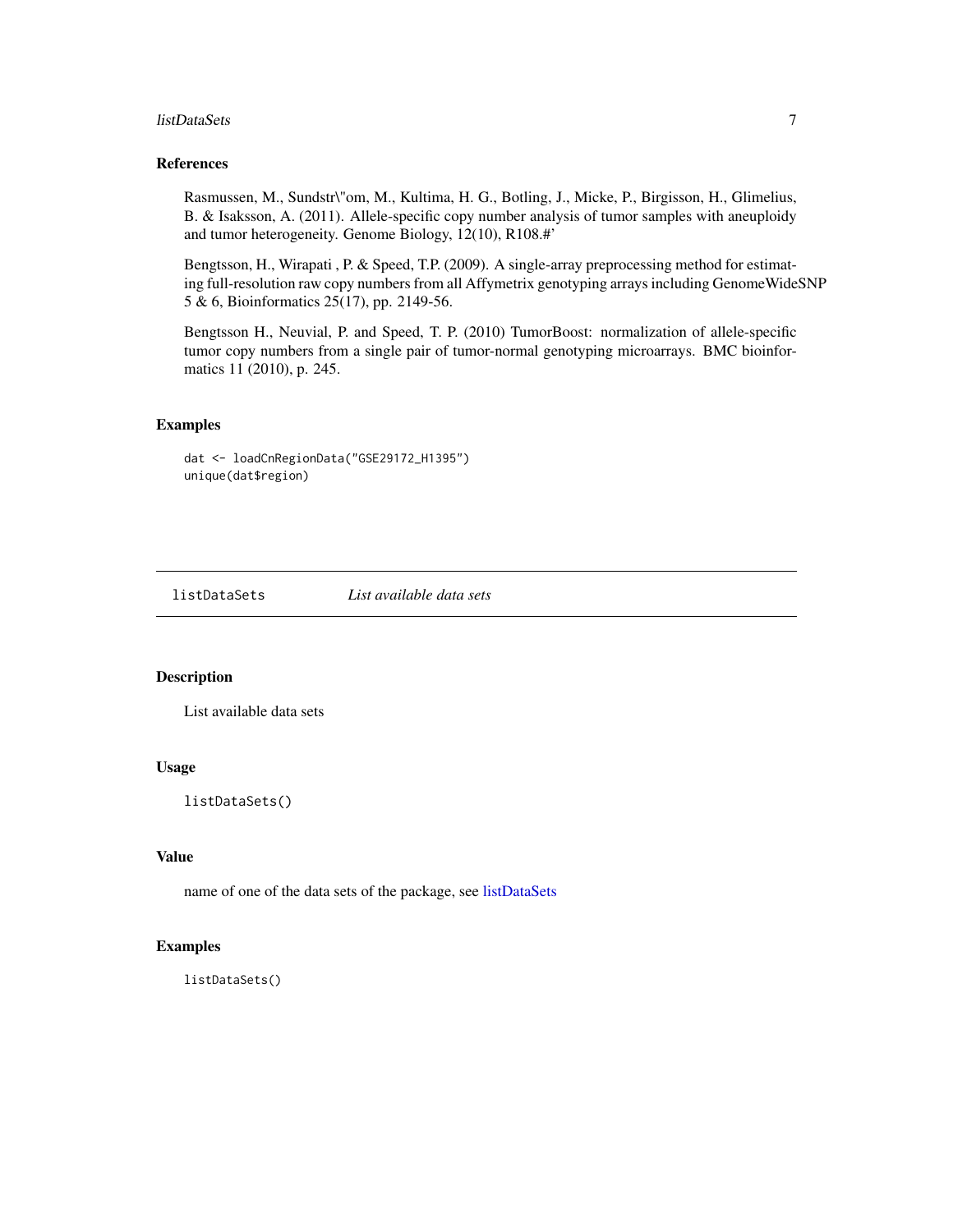<span id="page-7-1"></span><span id="page-7-0"></span>listTumorFractions *List of available tumor fractions for a data set*

# Description

List of available tumor fractions for a data set

# Usage

```
listTumorFractions(dataSet)
```
# Arguments

dataSet The name of a data set from the package, see [listDataSets](#page-6-1)

# Value

A numeric vector, the available tumor fractions for a data set

# Examples

dataSets <- listDataSets() fracs <- listTumorFractions(dataSets[1])

loadCnRegionData *loadCnRegionData*

# Description

Load real, annotated copy number data

# Usage

```
loadCnRegionData(dataSet, tumorFraction = 1)
```
# Arguments

| dataSet       | name of one of the data sets of the package, see listDataSets                                          |
|---------------|--------------------------------------------------------------------------------------------------------|
| tumorFraction | proportion of tumor cells in the "tumor" sample (a.k.a. tumor cellularity). See<br>listTumorFractions. |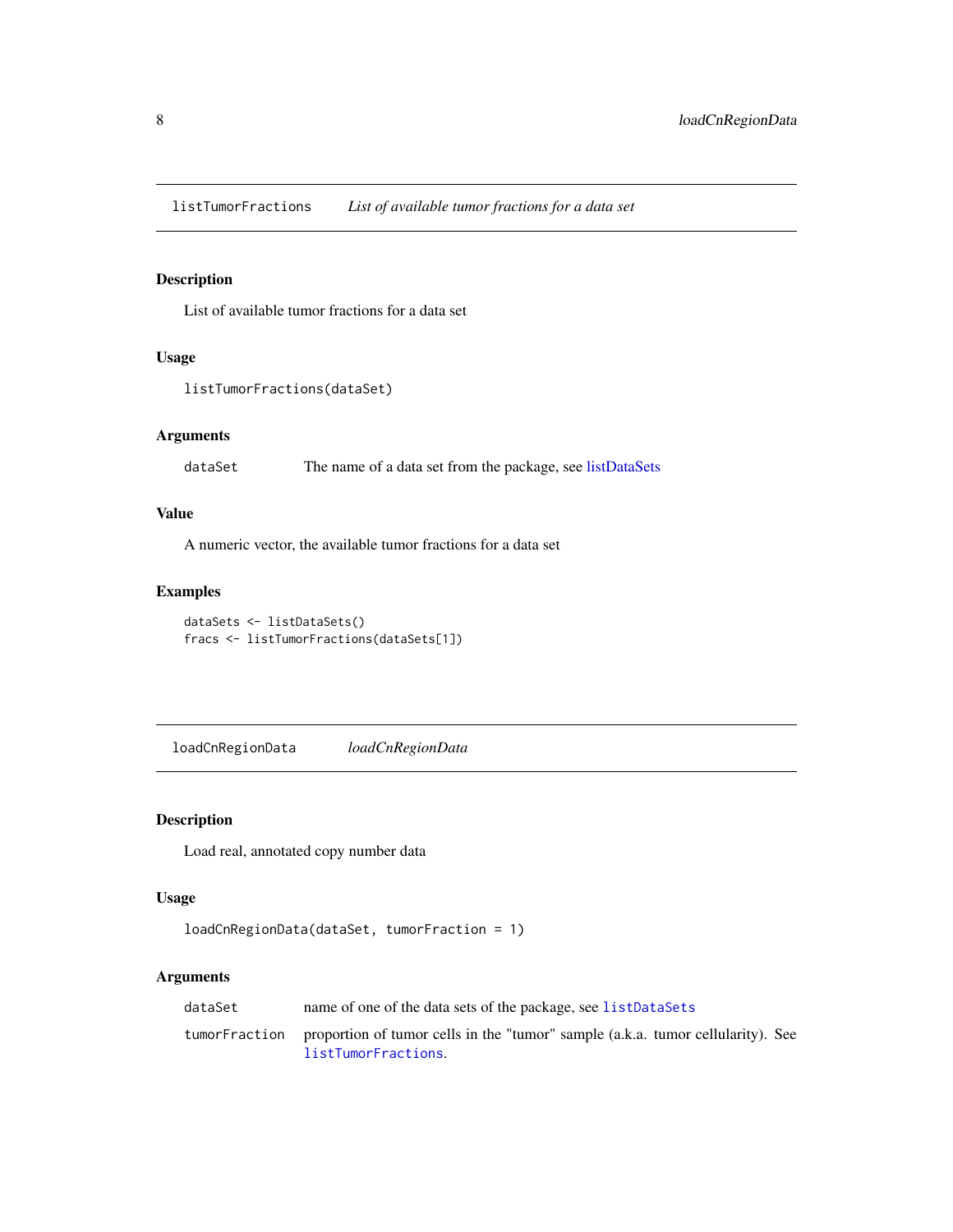# <span id="page-8-0"></span>Details

This function is a wrapper to load real genotyping array data taken from

\* a dilution series from the Affymetrix GenomeWideSNP\_6 chip type (Rasmussen et al, 2011), see [GSE29172\\_H1395](#page-5-1) \* a dilution series from the Illumina HumanCNV370v1 chip type (Staaf et al, 2008), see [GSE11976\\_CRL2324](#page-2-1) \* a tumor/normal pair from the Affymetrix GenomeWideSNP 6 chip type (Chiang et al, 2008), see [GSE13372\\_HCC1143](#page-3-1)

#### Value

a data.frame containing copy number data for different types of copy number regions. Columns:

- c Total copy number
- b Allele B fraction (a.k.a. BAF)

**region** a character value, annotation label for the region. Should be encoded as " $(C1, C2)$ ", where C1 denotes the minor copy number and C2 denotes the major copy number. For example,

- (1,1) Normal
- (0,1) Hemizygous deletion
- (0,0) Homozygous deletion
- (1,2) Single copy gain
- (0,2) Copy-neutral LOH
- (2,2) Balanced two-copy gain
- (1,3) Unbalanced two-copy gain
- (0,3) Single-copy gain with LOH

muN the (germline) genotype of SNPs. By definition, rows with missing genotypes are interpreted as non-polymorphic loci (a.k.a. copy number probes).

### Author(s)

Morgane Pierre-Jean and Pierre Neuvial

# Examples

affyDat <- loadCnRegionData(dataSet="GSE29172\_H1395", tumorFraction=1) str(affyDat)

illuDat <- loadCnRegionData(dataSet="GSE11976\_CRL2324", tumorFraction=.79) str(illuDat)

```
affyDat2 <- loadCnRegionData(dataSet="GSE13372_HCC1143", tumorFraction=1)
str(affyDat2)
```